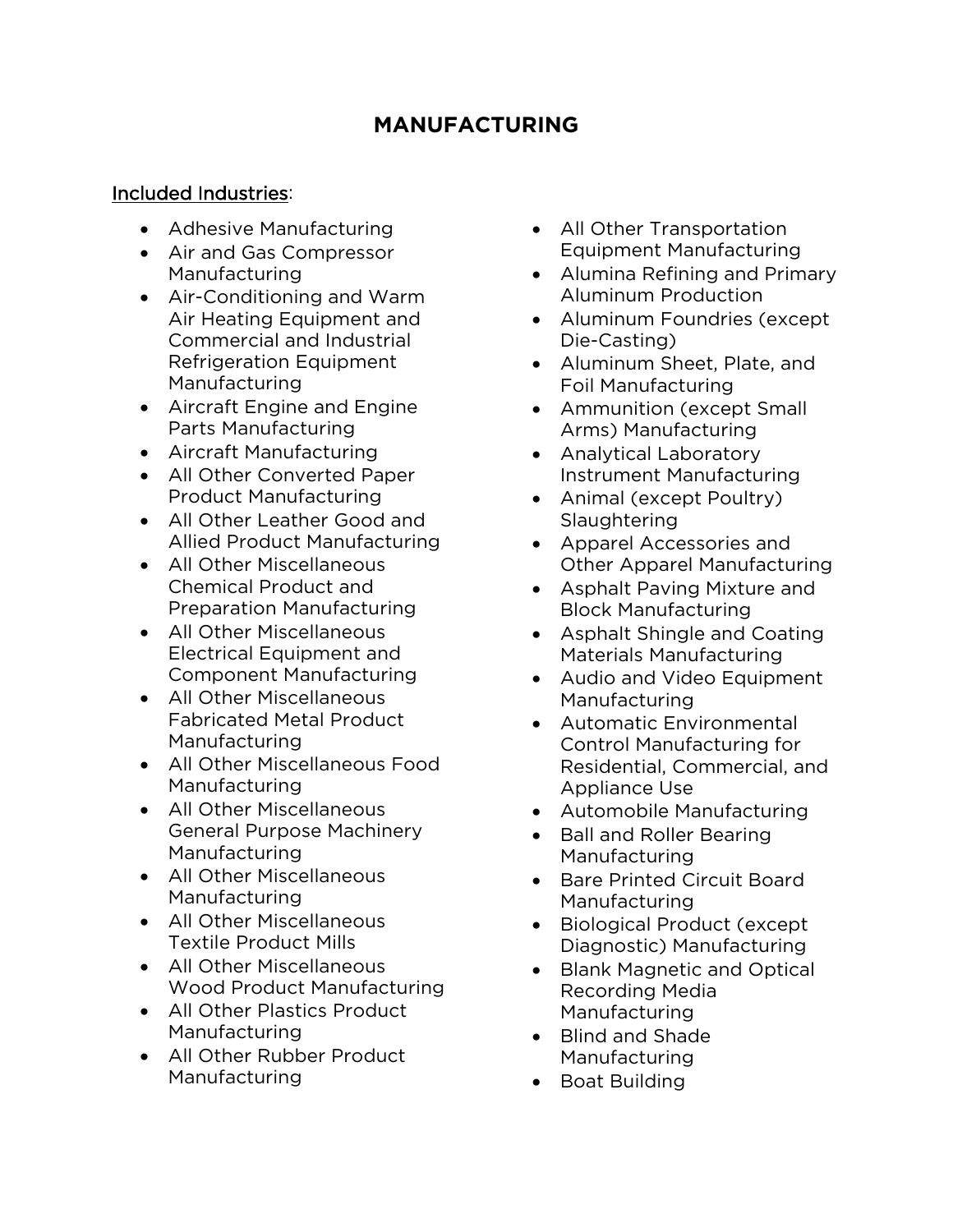- Bolt, Nut, Screw, Rivet, and Washer Manufacturing
- Books Printing
- Breweries
- Broadwoven Fabric Mills
- Broom, Brush, and Mop Manufacturing
- Burial Casket Manufacturing
- Capacitor, Resistor, Coil, Transformer, and Other Inductor Manufacturing
- Carbon and Graphite Product Manufacturing
- Carpet and Rug Mills
- Cement Manufacturing
- Cheese Manufacturing
- Chocolate and Confectionery Manufacturing from Cacao Beans
- Clay Building Material and Refractories Manufacturing
- Coffee and Tea Manufacturing
- Commercial Bakeries
- Commercial Printing (except Screen and Books)
- Commercial Screen Printing
- Commercial, Industrial, and Institutional Electric Lighting Fixture Manufacturing
- Computer Terminal and Other Computer Peripheral Equipment Manufacturing
- Concrete Block and Brick Manufacturing
- Confectionery Manufacturing from Purchased Chocolate
- Construction Machinery Manufacturing
- Conveyor and Conveying Equipment Manufacturing
- Cookie and Cracker Manufacturing
- Copper Rolling, Drawing, Extruding, and Alloying
- Corrugated and Solid Fiber Box Manufacturing
- Curtain and Linen Mills
- Custom Architectural Woodwork and Millwork Manufacturing
- Custom Compounding of Purchased Resins
- Cut and Sew Apparel **Contractors**
- Cut Stock, Resawing Lumber, and Planing
- Cut Stone and Stone Product Manufacturing
- Cutting Tool and Machine Tool Accessory Manufacturing
- Dental Equipment and Supplies Manufacturing
- Dental Laboratories
- Distilleries
- Dog and Cat Food Manufacturing
- Doll, Toy, and Game Manufacturing
- Electric Lamp Bulb and Part Manufacturing
- Electromedical and Electrotherapeutic Apparatus Manufacturing
- Electronic Computer Manufacturing
- Electronic Connector Manufacturing
- Electroplating, Plating, Polishing, Anodizing, and Coloring
- Elevator and Moving Stairway Manufacturing
- Explosives Manufacturing
- Fabric Coating Mills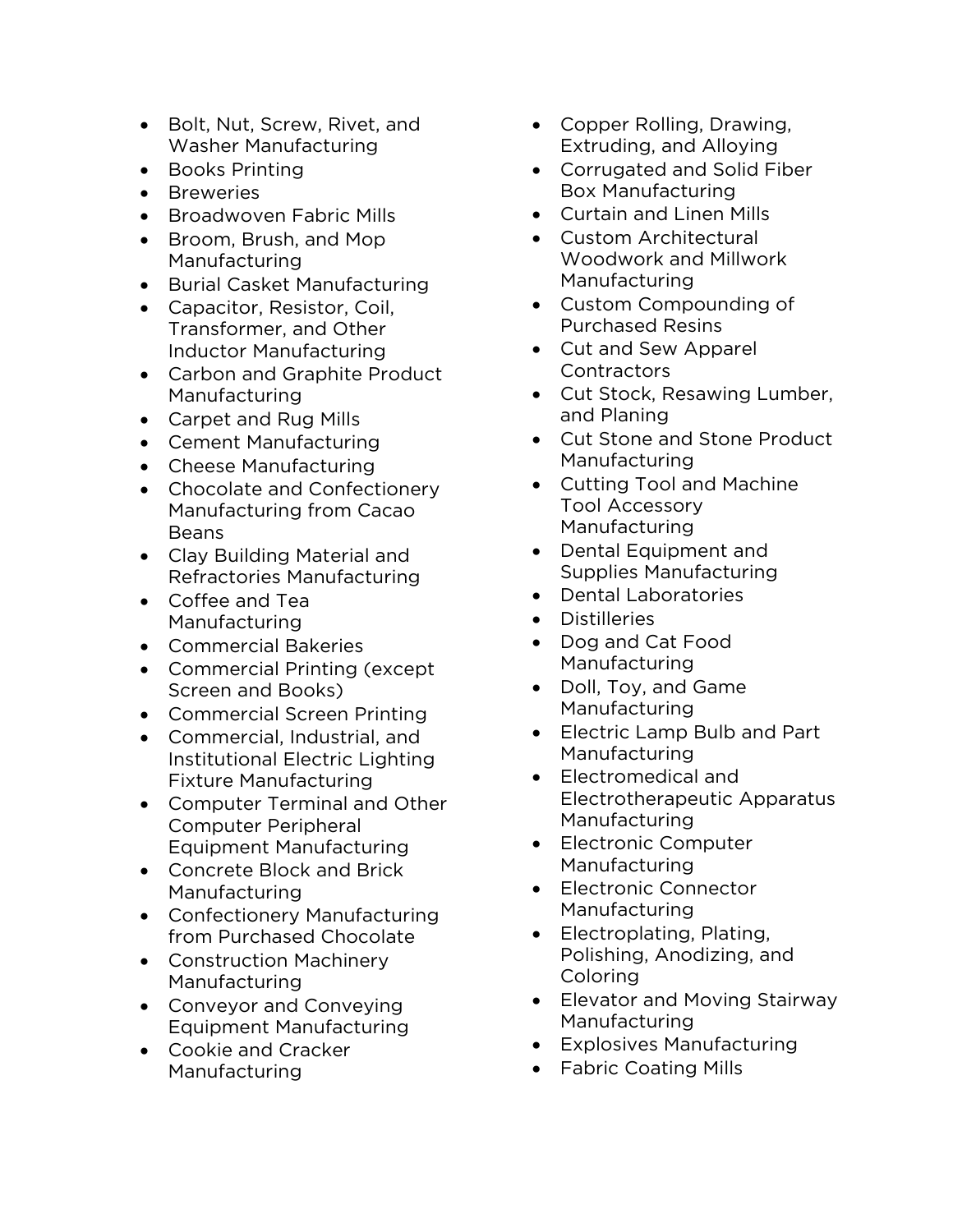- Fabricated Pipe and Pipe Fitting Manufacturing
- Fabricated Structural Metal Manufacturing
- Farm Machinery and Equipment Manufacturing
- Fastener, Button, Needle, and Pin Manufacturing
- Fiber, Yarn, and Thread Mills
- Flat Glass Manufacturing
- Flavoring Syrup and Concentrate Manufacturing
- Fluid Milk Manufacturing
- Fluid Power Cylinder and Actuator Manufacturing
- Fluid Power Valve and Hose Fitting Manufacturing
- Folding Paperboard Box Manufacturing
- Food Product Machinery Manufacturing
- Footwear Manufacturing
- Frozen Specialty Food Manufacturing
- Fruit and Vegetable Canning
- Gasket, Packing, and Sealing Device Manufacturing
- Glass Product Manufacturing Made of Purchased Glass
- Gypsum Product Manufacturing
- Hardware Manufacturing
- Hardwood Veneer and Plywood Manufacturing
- Heating Equipment (except Warm Air Furnaces) Manufacturing
- Household Furniture (except Wood and Metal) Manufacturing
- Ice Cream and Frozen Dessert Manufacturing
- Ice Manufacturing
- Industrial and Commercial Fan and Blower and Air Purification Equipment Manufacturing
- Industrial Gas Manufacturing
- Industrial Mold Manufacturing
- Industrial Process Furnace and Oven Manufacturing
- Industrial Truck, Tractor, Trailer, and Stacker Machinery Manufacturing
- Institutional Furniture Manufacturing
- Instrument Manufacturing for Measuring and Testing Electricity and Electrical **Signals**
- Instruments and Related Products Manufacturing for Measuring, Displaying, and Controlling Industrial Process Variables
- Iron and Steel Mills and Ferroalloy Manufacturing
- Iron and Steel Pipe and Tube Manufacturing from Purchased Steel
- Iron Foundries
- Irradiation Apparatus Manufacturing
- Jewelry and Silverware Manufacturing
- Laminated Plastics Plate, Sheet (except Packaging), and Shape Manufacturing
- Lawn and Garden Tractor and Home Lawn and Garden Equipment Manufacturing
- Leather and Hide Tanning and Finishing
- Light Truck and Utility Vehicle Manufacturing
- Lime Manufacturing
- Machine Shops
- Machine Tool Manufacturing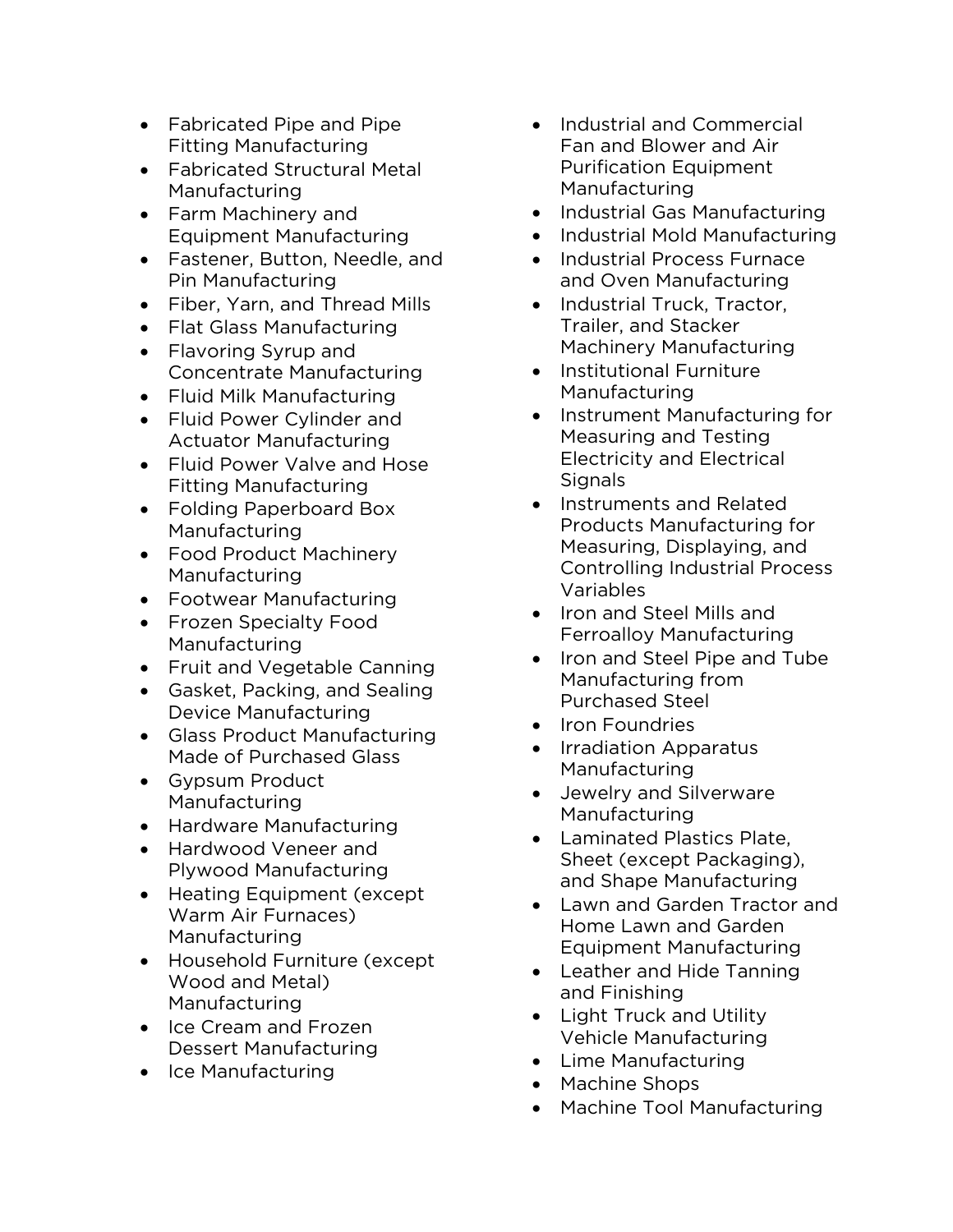- Major Household Appliance Manufacturing
- Manufactured Home (Mobile Home) Manufacturing
- Mattress Manufacturing
- Mayonnaise, Dressing, and Other Prepared Sauce Manufacturing
- Measuring, Dispensing, and Other Pumping Equipment Manufacturing
- Meat Processed from Carcasses
- Mechanical Power Transmission Equipment Manufacturing
- Medicinal and Botanical Manufacturing
- Men's and Boys' Cut and Sew Apparel Manufacturing
- Metal Coating, Engraving (except Jewelry and Silverware), and Allied Services to Manufacturers
- Metal Crown, Closure, and Other Metal Stamping (except Automotive)
- Metal Heat Treating
- Metal Household Furniture Manufacturing
- Metal Kitchen Cookware, Utensil, Cutlery, and Flatware (except Precious) Manufacturing
- Metal Window and Door Manufacturing
- Mineral Wool Manufacturing
- Motor and Generator Manufacturing
- Motor Vehicle Body Manufacturing
- Motor Vehicle Brake System **Manufacturing**
- Motor Vehicle Electrical and Electronic Equipment Manufacturing
- Motor Vehicle Gasoline Engine and Engine Parts Manufacturing
- Motor Vehicle Metal Stamping
- Motor Vehicle Seating and Interior Trim Manufacturing
- Motor Vehicle Steering and Suspension Components (except Spring) Manufacturing
- Motor Vehicle Transmission and Power Train Parts Manufacturing
- Motorcycle, Bicycle, and Parts **Manufacturing**
- Musical Instrument Manufacturing
- Narrow Fabric Mills and Schiffli Machine Embroidery
- Nitrogenous Fertilizer Manufacturing
- Nonchocolate Confectionery Manufacturing
- Nonferrous Metal (except Aluminum) Smelting and Refining
- Nonferrous Metal (except Copper and Aluminum) Rolling, Drawing, and Extruding
- Nonferrous Metal Die-Casting Foundries
- Nonupholstered Wood Household Furniture Manufacturing
- Nonwoven Fabric Mills
- Office Furniture (except Wood) Manufacturing
- Office Supplies (except Paper) Manufacturing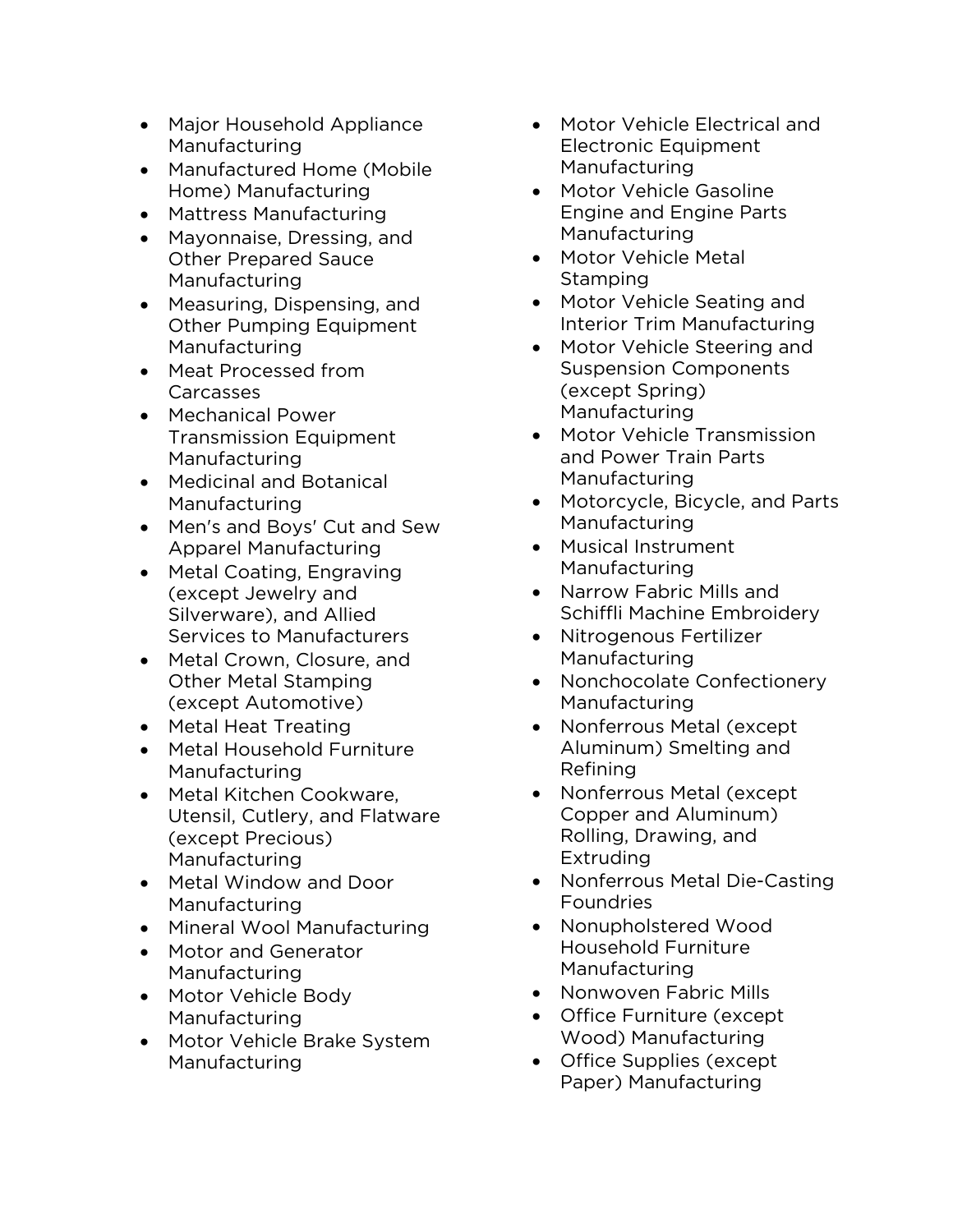- Oil and Gas Field Machinery and Equipment Manufacturing
- Ophthalmic Goods Manufacturing
- Optical Instrument and Lens Manufacturing
- Ornamental and Architectural Metal Work Manufacturing
- Other Aircraft Parts and Auxiliary Equipment Manufacturing
- Other Aluminum Rolling, Drawing, and Extruding
- Other Animal Food Manufacturing
- Other Apparel Knitting Mills
- Other Basic Inorganic Chemical Manufacturing
- Other Commercial and Service Industry Machinery Manufacturing
- Other Communications Equipment Manufacturing
- Other Concrete Product Manufacturing
- Other Cut and Sew Apparel Manufacturing
- Other Electronic Component Manufacturing
- Other Engine Equipment Manufacturing
- Other Fabricated Wire Product Manufacturing
- Other Industrial Machinery Manufacturing
- Other Lighting Equipment Manufacturing
- Other Measuring and Controlling Device Manufacturing
- Other Metal Container Manufacturing
- Other Millwork (including Flooring)
- Other Motor Vehicle Parts Manufacturing
- Other Nonferrous Metal Foundries (except Die-Casting)
- Other Paperboard Container Manufacturing
- Other Pressed and Blown Glass and Glassware Manufacturing
- Other Snack Food Manufacturing
- Packaging Machinery Manufacturing
- Paint and Coating Manufacturing
- Paper (except Newsprint) Mills
- Paper Bag and Coated and Treated Paper Manufacturing
- Paperboard Mills
- Perishable Prepared Food Manufacturing
- Pesticide and Other Agricultural Chemical Manufacturing
- Petroleum Lubricating Oil and Grease Manufacturing
- Petroleum Refineries
- Pharmaceutical Preparation Manufacturing
- Phosphatic Fertilizer Manufacturing
- Photographic and Photocopying Equipment Manufacturing
- Photographic Film, Paper, Plate, and Chemical Manufacturing
- Plastics Bottle Manufacturing
- Plastics Material and Resin Manufacturing
- Plastics Packaging Film and Sheet (including Laminated) Manufacturing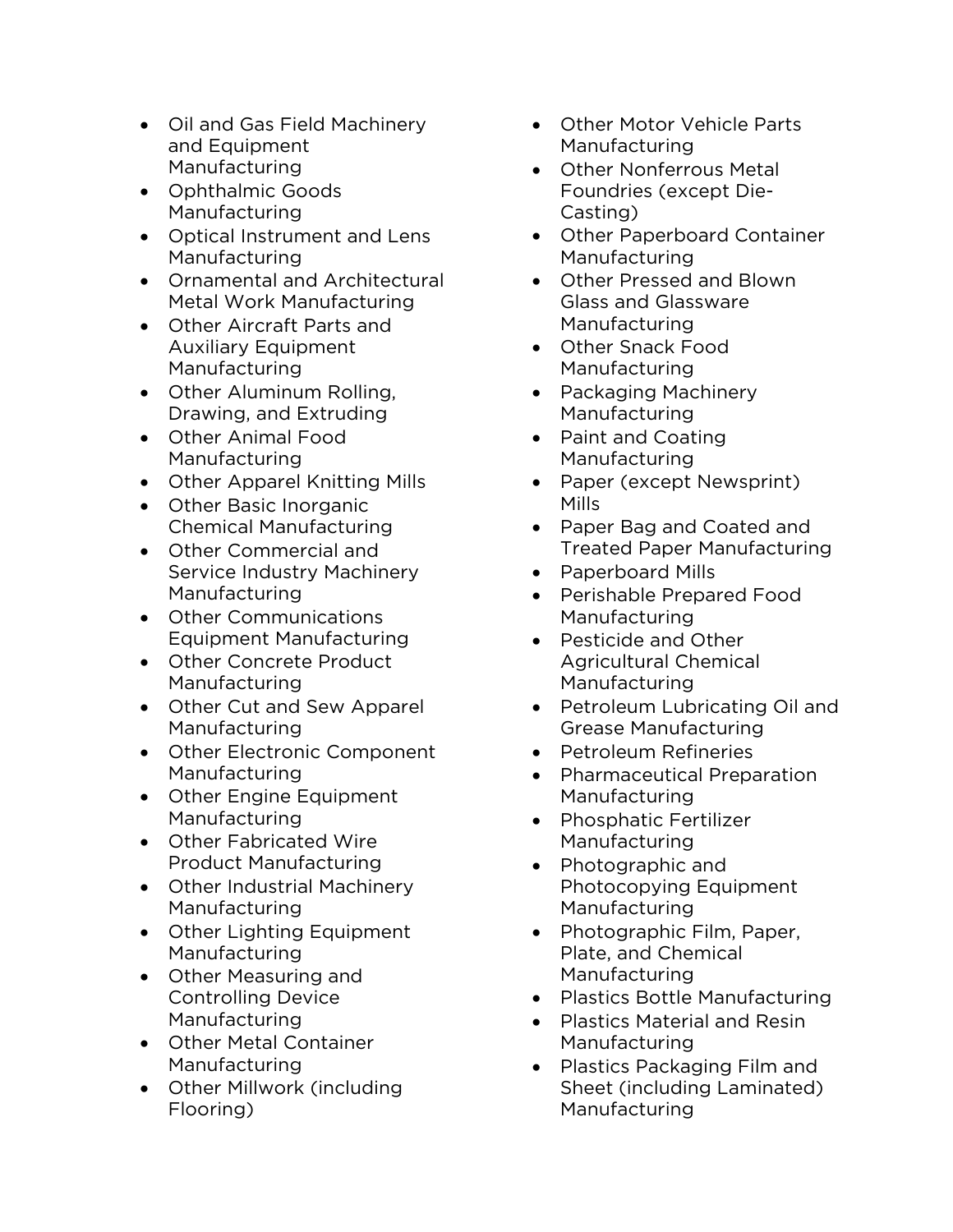- Plastics Pipe and Pipe Fitting Manufacturing
- Plastics Plumbing Fixture Manufacturing
- Plate Work Manufacturing
- Polish and Other Sanitation Good Manufacturing
- Polystyrene Foam Product Manufacturing
- Pottery, Ceramics, and Plumbing Fixture Manufacturing
- Powder Metallurgy Part Manufacturing
- Power Boiler and Heat Exchanger Manufacturing
- Power, Distribution, and Specialty Transformer Manufacturing
- Power-Driven Handtool **Manufacturing**
- Precision Turned Product Manufacturing
- Prefabricated Metal Building and Component Manufacturing
- Prefabricated Wood Building **Manufacturing**
- Primary Battery Manufacturing
- Printed Circuit Assembly (Electronic Assembly) Manufacturing
- Printing Machinery and Equipment Manufacturing
- Radio and Television Broadcasting and Wireless Communications Equipment Manufacturing
- Railroad Rolling Stock Manufacturing
- Ready-Mix Concrete Manufacturing
- Relay and Industrial Control Manufacturing
- Rendering and Meat Byproduct Processing
- Residential Electric Lighting Fixture Manufacturing
- Retail Bakeries
- Roasted Nuts and Peanut Butter Manufacturing
- Rolled Steel Shape Manufacturing
- Rolling Mill and Other Metalworking Machinery Manufacturing
- Rope, Cordage, Twine, Tire Cord, and Tire Fabric Mills
- Rubber and Plastics Hoses and Belting Manufacturing
- Sanitary Paper Product Manufacturing
- Saw Blade and Handtool Manufacturing
- Sawmill, Woodworking, and Paper Machinery Manufacturing
- Sawmills
- Seafood Product Preparation and Packaging
- Search, Detection, Navigation, Guidance, Aeronautical, and Nautical System and Instrument Manufacturing
- Secondary Smelting and Alloying of Aluminum
- Secondary Smelting, Refining, and Alloying of Nonferrous Metal (except Copper and Aluminum)
- Semiconductor and Related Device Manufacturing
- Sheet Metal Work Manufacturing
- Ship Building and Repairing
- Showcase, Partition, Shelving, and Locker Manufacturing
- Sign Manufacturing